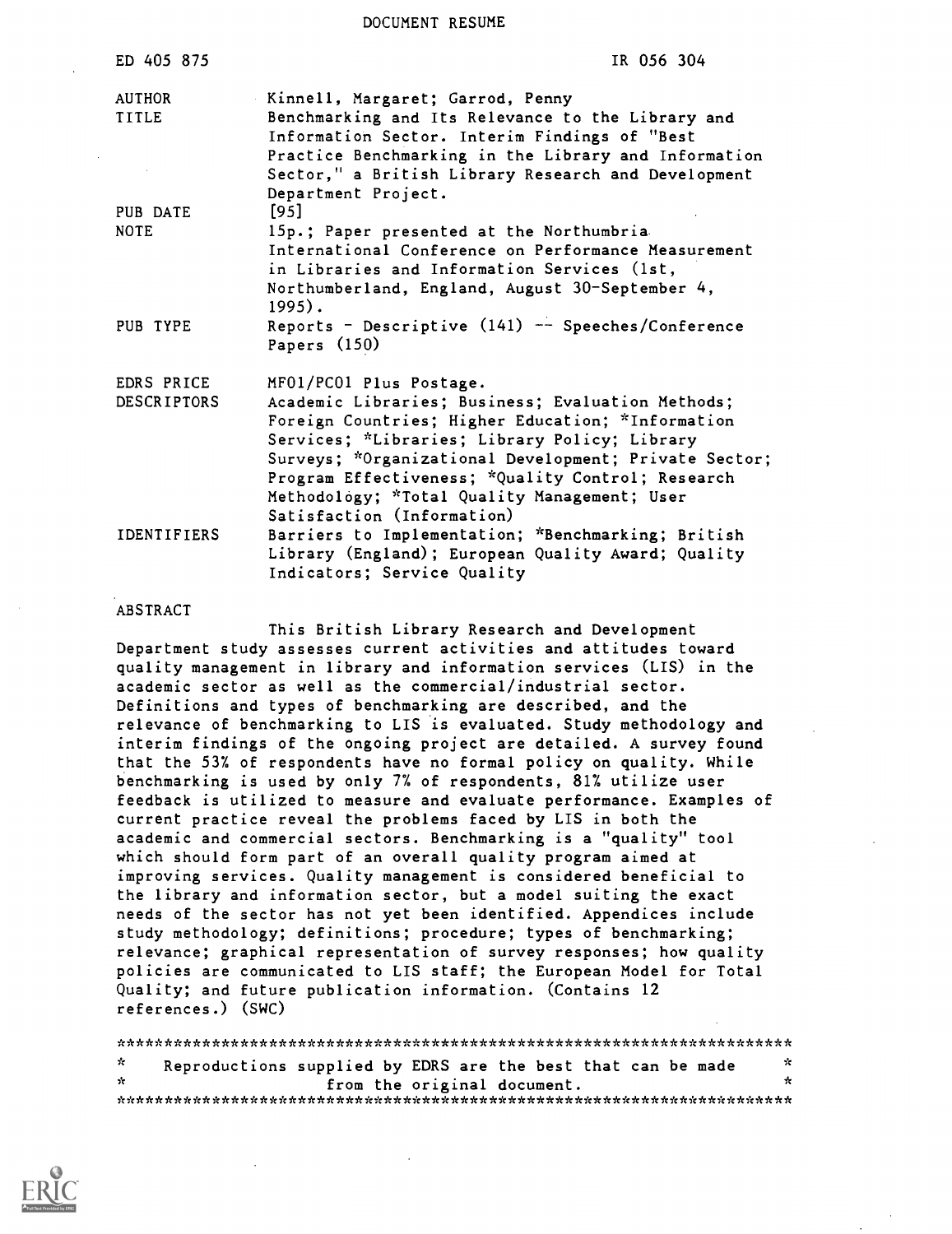U.S. DEPARTMENT OF EDUCATION<br>Office of Educational Research and Improveme Office of Educational Research and Improvement<br>EDUCATIONAL RESOURCES INFORMATION<br>
CENTER (ERIC)<br>
This document has been reproduced as<br>
received from the person or organization<br>
originating it.

- 
- Minor changes have been made to improve reproduction quality.
- Points of view or opinions stated in this document do not necessarily represent official OERI position or policy.

# Benchmarking and its Relevance to the Library & Information Sector

by Margaret Kinnell

and

Penny Garrod

ROS6304

# BEST COPY AVAILABLE

"PERMISSION TO REPRODUCE THIS MATERIAL HAS BEEN GRANTED BY

Margaret Kinnell

TO THE EDUCATIONAL RESOURCES INFORMATION CENTER (ERIC)."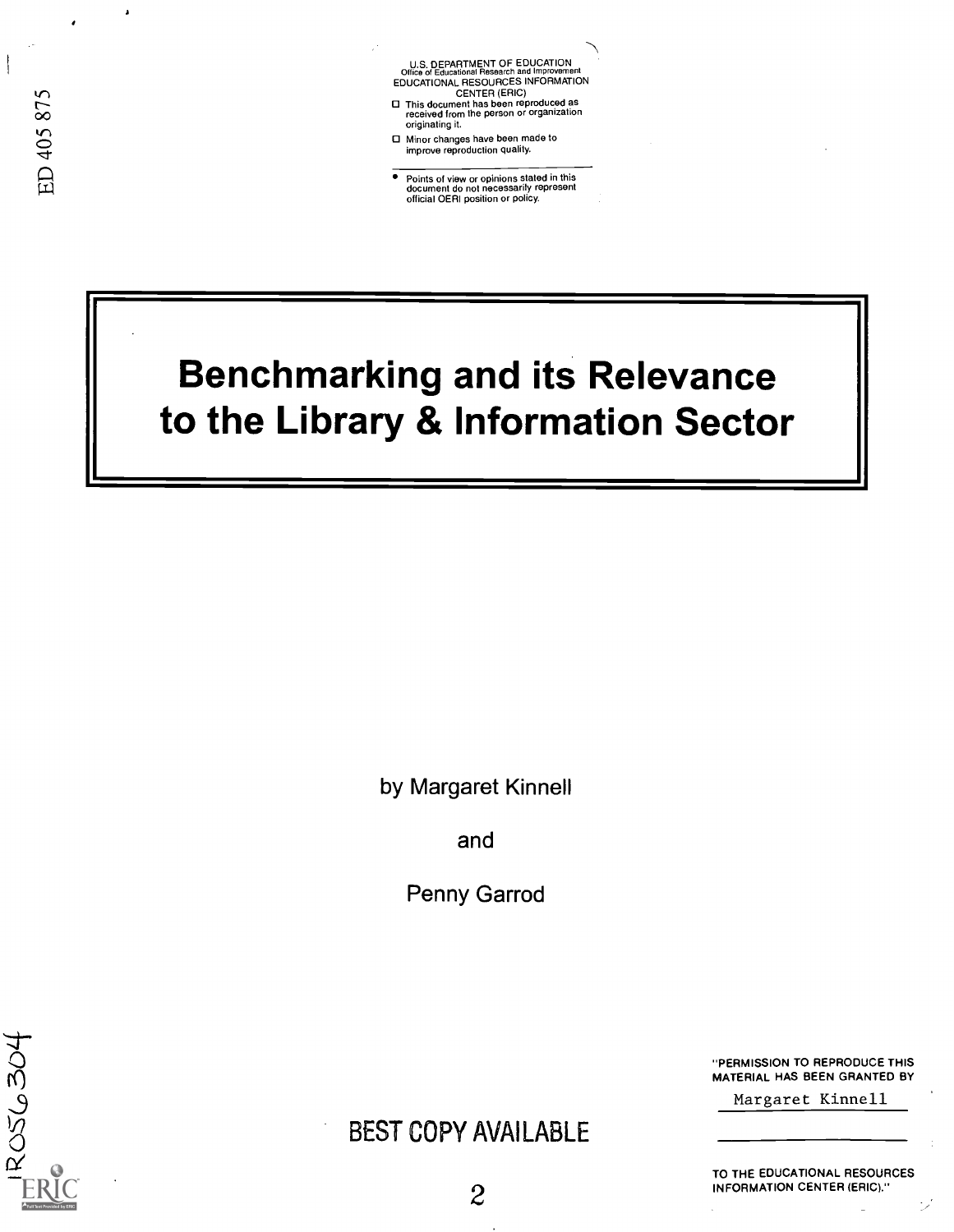# Benchmarking and its Relevance to the Library and Information Sector

Interim findings of 'Best Practice Benchmarking in the Library and Information Sector', a British Library Research and Development Department project

## Margaret Kinnell and Penny Garrod

Department of Information and Library Studies, Loughborough University

#### Abstract

This paper details the interim findings of a one- $\mathbf I$  year British Library Research and Development Department research project entitled: Best Practice Benchmarking in the Library and Information Sector.

Definitions and types of benchmarking are described, and the relevance of benchmarking to Library and Information Services (LIS), is evaluated.

The aim of the project is to assess current activities and attitudes to quality management in LIS in the academic sector, and in a sample taken from the commercial/industrial sector. Benchmarking is seen as one of a range of 'quality' tools which might be of practical use to the LIS sector. Benchmarking techniques are being tested so that their relevance and utility to the information sector can be assessed.

The methodologies used throughout the research project, and the interim findings to date, are detailed. The questionnaire survey found that the majority of respondents have no written formal policy on quality, whilst benchmarking is used by 7% of respondents. However, user feedback is a popular method of measuring and evaluating performance, with 81% of respondents claiming to use it. Examples of current practice, gathered at the follow-up telephone interview phase of the project, reveal the problems faced by LIS, in both the academic and commercial sectors.

The paper concludes that benchmarking is a `quality' tool which should form part of an overall quality programme, aimed at improving services. Quality management is considered to be beneficial to the library and information sector, but a model which is in harmony with the needs of the sector has not yet been identified. The self-assessment model, as developed by the British Quality Foundation (BQF) and the European Foundation for Quality Management (EFQM), has been identified as the most appropriate model for the information sector at the present time, although further research would be necessary before it could be considered for adoption.

## Introduction

The concept of benchmarking has become signif-I icant for library and information services (LIS) with the growing recognition that quality management principles and practices provide the means to delivery of effective services in the current climate of increased accountability and dwindling resources (Mullen, 1993; Lawes, 1993).

Successful companies have demonstrated that benchmarking can be a useful tool for implementing quality management in the equally demanding operating environment of the business sector. Rank Xerox is the company most commonly associated with the successful use of benchmarking techniques; in 1979 they introduced benchmarking to establish how their competitors had achieved success, and then emulated them. According to one leading authority on quality, benchmarking is now widely credited with being one of the main factors responsible for improvements in company performance (Zairi and Hutton, 1995). It is against this background of intensifying use of benchmarking activity in the commercial world that benchmarking for LIS is being considered.

# The Project

Loughborough University of Technology is engaged on a one-year project for the British Library Research and Development Department (BLRD&D) to investigate the viability of benchmarking techniques for the library and information sector. The project began in November 1994 and ends in December 1995. The team comprises: Margaret Kinnell Evans, as Project Director, Penny Garrod, as Researcher; together with John Brockman, Quality Manager at the Ministry of Defence Headquarters Library, London, and Alan Gilchrist of Gavel Con-

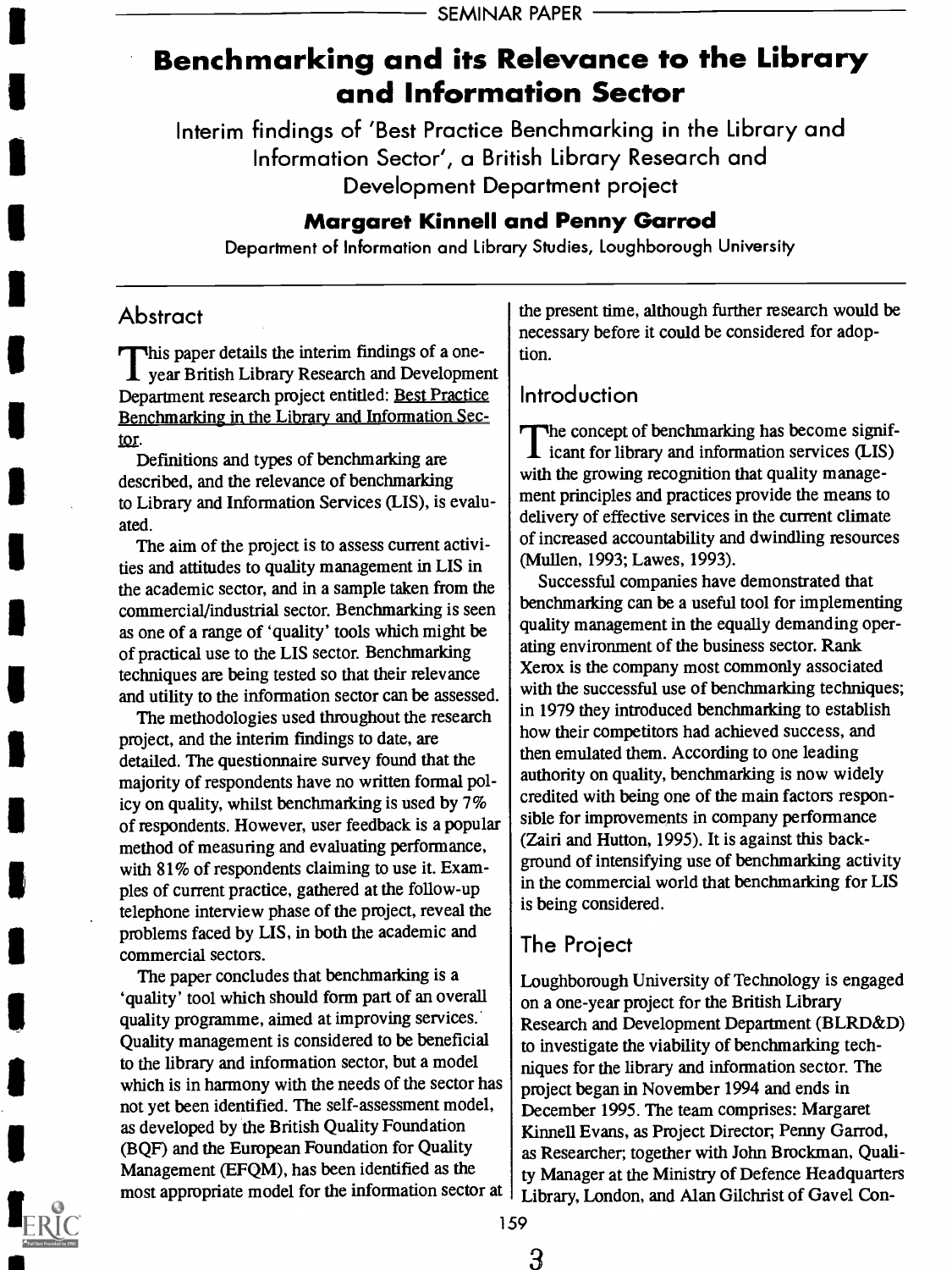sultancy. The latter are respectively the Secretary and Chair of the Quality Issues special interest group of the International Federation for Information and Documentation (FID/QI). FID will soon be publishing, jointly with BLRD&D, a select bibliography of quality management items compiled by the Loughborough benchmarking team.

The aim of the project is to assess the levels of quality management activities within the sector, with special reference to academic and special LIS. Benchmarking is one of a range of approaches available, with attitudes to quality management in general, and to benchmarking in particular, also being investigated. Barriers to change, which may be limiting current levels of activity on quality issues in the library and information sector, are being identified, whilst the beneficial effects of implementing quality programmes are being highlighted as a way of overcoming the problems of limited resources and customer dissatisfaction. The project is complemented by the Quality Management and Public Libraries study, also funded by BLRD&D, and jointly being undertaken by Sheffield and Loughborough Universities. The data collection for this project is designed to pmvide some basis for comparing quality management practices across the whole of the LIS sector.

## Methodology

#### a) SURVEYS

A questionnaire survey was undertaken to establish current levels of quality related activities in the library and information sector. All library and information services in the higher education sector, and a sample of 197 information units from the commercial/industrial sector, were surveyed. The overall target group was 511 library and information services. Respondents to the questionnaire were asked to state whether they were prepared to take part in a follow-up telephone interview. A sample of those who agreed to this has been interviewed to date.

#### b) LITERATURE SEARCHING

Literature searching has been an ongoing process for the duration of the project. New items on quality related issues are constantly being published, as the topic is highly dynamic and subject to constant review and criticism. Literature searching has so far concentrated on identifying items for inclusion in the select bibliography, which is soon to be published, and surveying previous research in the field to supply data for an interim position paper. Searching in the area of quality management is



Coopers and Lybrand have carried out two surveys into the use of benchmarking: one in the United Kingdom in 1993, and one in Europe in 1994 (Coopers . . , 1993, 1994). The first of these revealed that out of 105 UK respondents, comprising directors drawn from the Times Top 1,000 list of manufacturing and service companies, 67% claimed currently to be benchmarking. The second survey involved major companies from The Netherlands, Switzerland, Spain, France and the UK. Once again, benchmarking was used as a management tool by 72% of respondents; for the UK alone the figure was 78%. More importantly, 86% of UK respondents in the European survey stated that they had learned lessons from benchmarking activities. These activities are important if the concept of 'The Learning Organisation' is to become a reality. One of the frequently reported benefits of benchmarking is its ability to heighten awareness of internal processes and communications; this in turn facilitates identification of areas where improvements can be made.

However, benchmarking is a difficult concept to put into practice, especially for those in the service sector where there are no tangible products, and there are many variables, which renders comparisons difficult. Benchmarking is now being referred to in government literature as a 'challenge' (Department . . , 1995). Whilst the government, the Confederation of British Industries (CBI), and other influential bodies exhort all organisations, irrespective of size and industry, to adopt benchmarking techniques, others are cautioning that it is not an easy task, and that it cannot be achieved overnight (Bullivant, 1994, ch.1 p.53). Smaller organisations which have tried benchmarking have yet to confirm whether it has been successful or not. However, they do affirm that it has been a useful learning exercise.

A 1992 report from the USA sees benchmarking as benefiting only the higher performing organisations (Ernst and Young . . , 1993). The authors of the American study relate the failure of benchmarking in lower and medium performing organisations to their choice of inappropriate models for comparison. These models tend to be the `best of the best,' whose practices are ineffective



 $\boldsymbol{4}$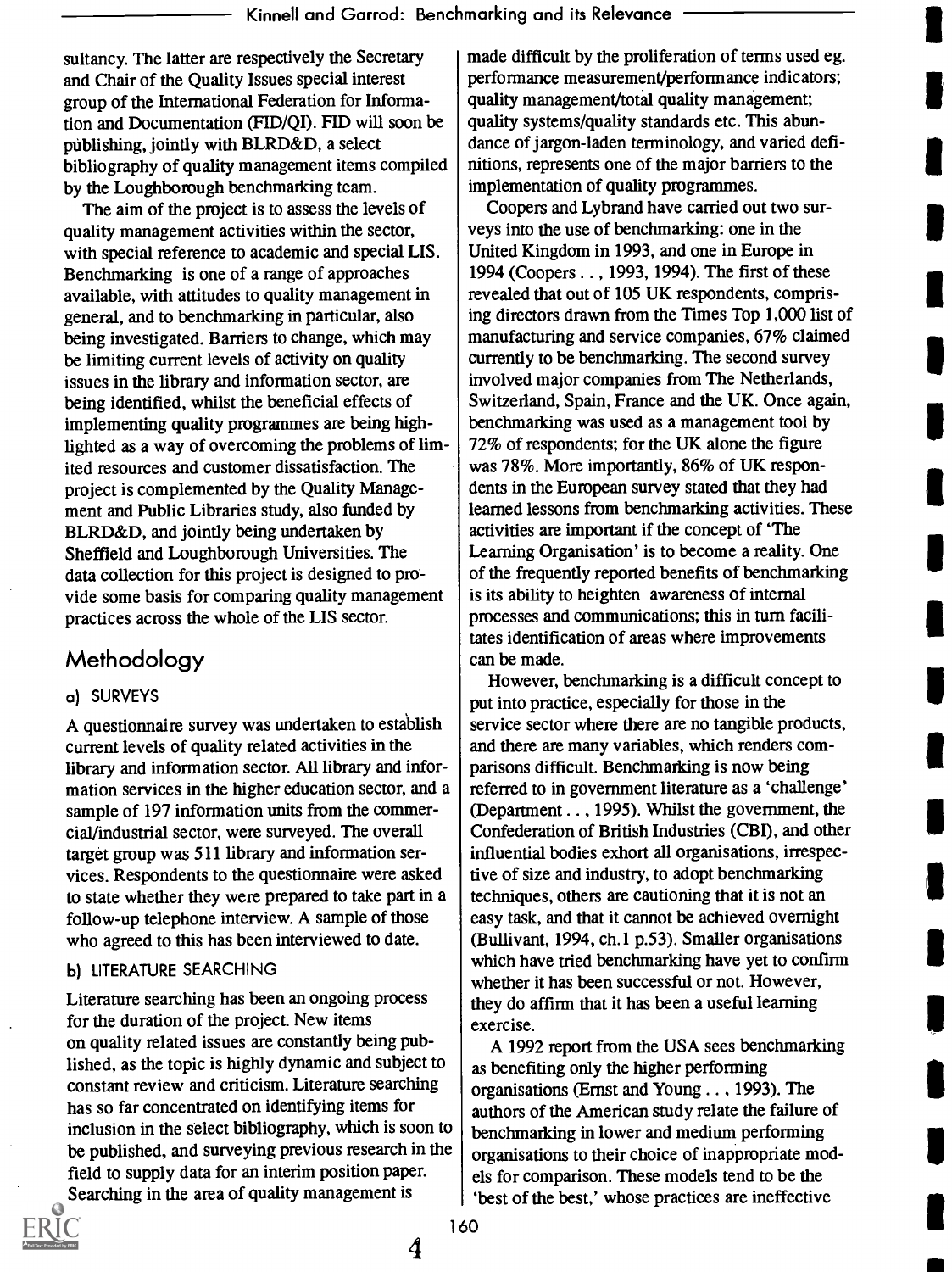when adopted by lower performing organisations. Instead, the authors suggest that lower performers should concentrate their resources on their 'core infrastructure', rather than waste them on what they term 'sophisticated practices'. The extent to which the findings of this study has relevance for the LIS sector has yet to be tested, although the present project will consider them. Identifying 'higher' and `lower' performing organisations in LIS is problematic, given the lack of objective criteria for success. However, certain factors can be seen as significant to ensure that LIS are compared on equal terms. Size and annual budget are two of the more obvious, as is the experience of quality management in the organisation. It seems unnecessary, for example, to point out that it would be unwise for a small HE college library, with no quality programme in place, to attempt a comparison with a large, university library, where total quality management (TQM) had been implemented some time ago.

#### c) 'DEMONSTRATOR' PROJECTS

Three 'demonstrator' projects have been set up, consisting of library and information units which have volunteered to undertake a benchmarking exercise for the project. These organisations represent a cross-section of the academic, public and commercial sectors. Each 'demonstrator' project has selected a key process for benchmarking purposes; these are processes which they perceive to be essential to the success of their particular unit or organisation. Benchmarking partners are in process of being identified and contacted, as the next phase of the process is entered.

The aim of this element in the methodology is to put benchmarking into practice, and thereby to assess its relevance to the library and information sector. As well as providing valuable data for the benchmarking project, the exercise should provide an insight into the type of problems which LIS may encounter, when trying to implement benchmarking techniques. The organisations involved will report on any learning experiences they have had, and whether the methods used were appropriate for their particular organisational culture. A subsequent analysis of these data will enable the benchmarking team to establish the viability of benchmarking for the library and information sector, and evaluate how it can best be adapted to this environment.

#### **Definitions**

There are many definitions and several types of  $\blacksquare$  benchmarking. Definitions range from the general to the specific, and many of them originate

from well-known authorities or 'gurus' on quality management, such as Robert Camp and John Bullivant (Camp, 1989 and Bullivant,1994). However, a definition which is relevant and meaningful to the library and information sector is needed. As far as the various types of benchmarking are concerned, one of the aims of this project is to evaluate these models, in order to identify those which are best suited to the LIS sector. Two key concepts, which should be kept in mind when grappling with the many definitions, are: Measurement and Comparison. The term 'benchmark' has its origins in industrial practice, and is synonymous with inspection and tangible products. However, it is now widely used to mean anything taken as a point of reference or comparison.

The 'demonstrator' organisations are currently in process of testing benchmarking techniques for the project using the concepts of measurement and comparison in tangible ways. Their experiences will provide valuable data on the practicalities of benchmarking for the LIS sector.

The following example provides a concrete example of the way in which benchmarking can be applied to a library and information service. The demonstrator projects are basing their activities on these procedures:

#### Checklist of procedures

- Identifying a process which is critical to the success of the library and information service (LIS) eg. an enquiry or interlibrary loans service.
- Documenting or mapping the sub-processes, which are carried out as part of this process.
- Taking measurements of those factors which are deemed critical to the success of the process, eg. the speed of document delivery, or the relevance of a response to an enquiry.
- Analysing the results of this exercise.
- Choosing and then visiting benchmarking partners, in order to compare the results with other organisations using a similar process.
- Identifying 'best practice', ie. methods used by benchmarking partners which can be adopted in order to improve one's own level of service.

## Types of Benchmarking

**Tive main categories of benchmarking have been** 'cited in the literature:

- 1. Competitor comparing with leading organisations with similar products or services and
- 161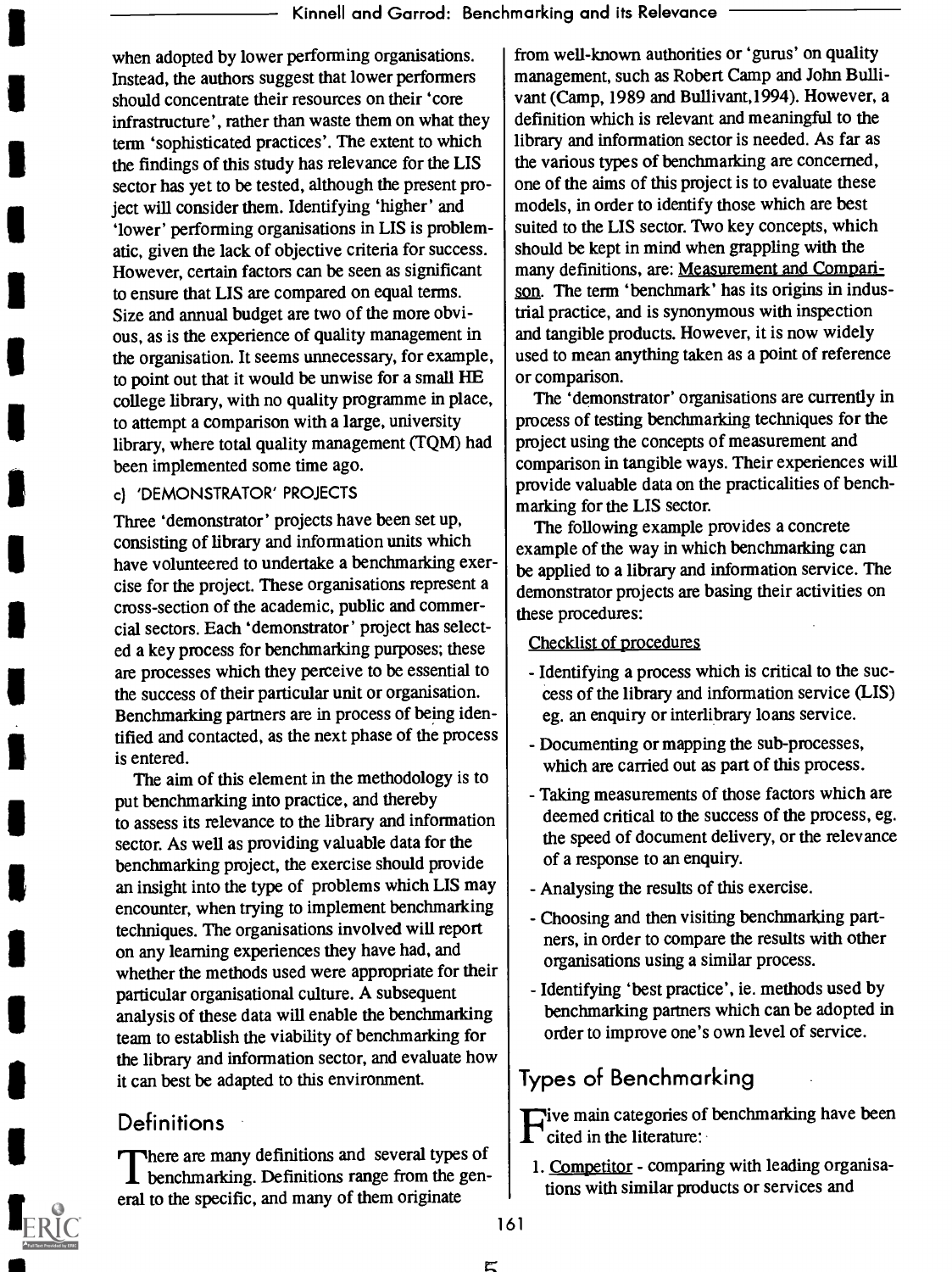adopting their approach. This method is suited to the with-profit sector, but the Department of Trade and Industry (DTI) also recommend its use by organisations providing the same services, but where there is no competition on a commercial basis, eg. NHS trusts, government departments, and universities (Department . . , March 1995. p.5).

- 2. Generic comparisons of business processes or functions that are very similar, regardless of industry (Oakland, 1994, p.182).
- 3. Internal a comparison of internal operations by different departments within the same organisation (ibid., p.181).
- 4. Functional comparisons to similar functions within the same broad industry, or to industry leaders (ibid., p.182).
- 5. Customer the aim of the improvement programme is meeting and exceeding customer expectations.

The DTI has recently suggested this latter concept of customer benchmarking, which may be of particular relevance to the library and information sector. The DTI state:

`The benchmark is customer expectations. Customers develop their own benchmarks of performance when selecting and judging suppliers. The improvement programme is aimed at meeting and exceeding customer expectation.' (Department . . , March 1995 p.5)

It is already common practice in the LIS sector to use customer feedback and customer satisfaction surveys to measure the quality of service provision.

The findings of this project have revealed these methods to be widespread. However, it must be acknowledged that customer expectations can be unrealistic, and responses to them have to be tempered by constraints on resources. Despite these reservations, it would be worthwhile assessing the development of customer benchmarking in the library and information sector. Many LIS already use a range of techniques to obtain feedback from their users, and then take action to implement changes where possible. Customer benchmarking would merely formalise these activities, and could establish optimum levels of service on the lines of charters already in use in many public library services. These may or may not be considered desirable more generally to information services and their customers in the academic and special library

# fields.

## Relevance

#### THE PUBLIC SECTOR

The application of benchmarking to the public sector, and in particular to service environments, has now been acknowledged in the literature and in practice. The DTI argues that benchmarking is not exclusive to international corporations, but that: `many of the techniques transfer well to smaller businesses, the health sector, service organisations and government departments' (ibid., p.2). However, examples of the use of benchmarking are mostly taken from large, successful companies, despite the reiteration of its application to smaller organisations. Smaller organisations may be deterred either by a lack of resources to expend on quality management techniques, or require hard evidence to demonstrate the utility of benchmarking to their operations.

The National Health Service has taken a lead role in promoting the use of benchmarking in the public sector through the NHS Benchmarking Reference Centre based in Wales. Its Director, John Bullivant, has stated that there are many models of benchmarking models from which to choose (1994, ch.3, p.81) and that it is better to adapt the approach to suit the needs of the individual organisation, rather than reinvent benchmarking. He advocates learning from the experiences of others, and the use of benchmarking clubs and benchmarking visits (ibid., ch.3, p.85). Benchmarking is seen to be part of an overall quality programme as one method among many, which organisations may consider when looking at ways of improving performance.

#### ACADEMIC LIS

Throughout the literature, benchmarking is referred to as a means of improving an organisation's competitiveness. LIS managers in the academic sector may find this emphasis alien to their culture and work practices, and view themselves as remote from the world of commerce. This is understandable for those who grew up viewing education, libraries and knowledge as fundamental to a civilised nation, to which everyone, irrespective of income and status, has a right, free of charge at the point of delivery.

Times change and this ideal has largely disappeared. Education and information are now seen as tradable commodities - especially now that demand is high and funding is geared to research ratings and numbers of students. Obtaining funds from the Higher Education Funding Council for England (HEFCE) is highly competitive, and institutions are having to compete to attract students and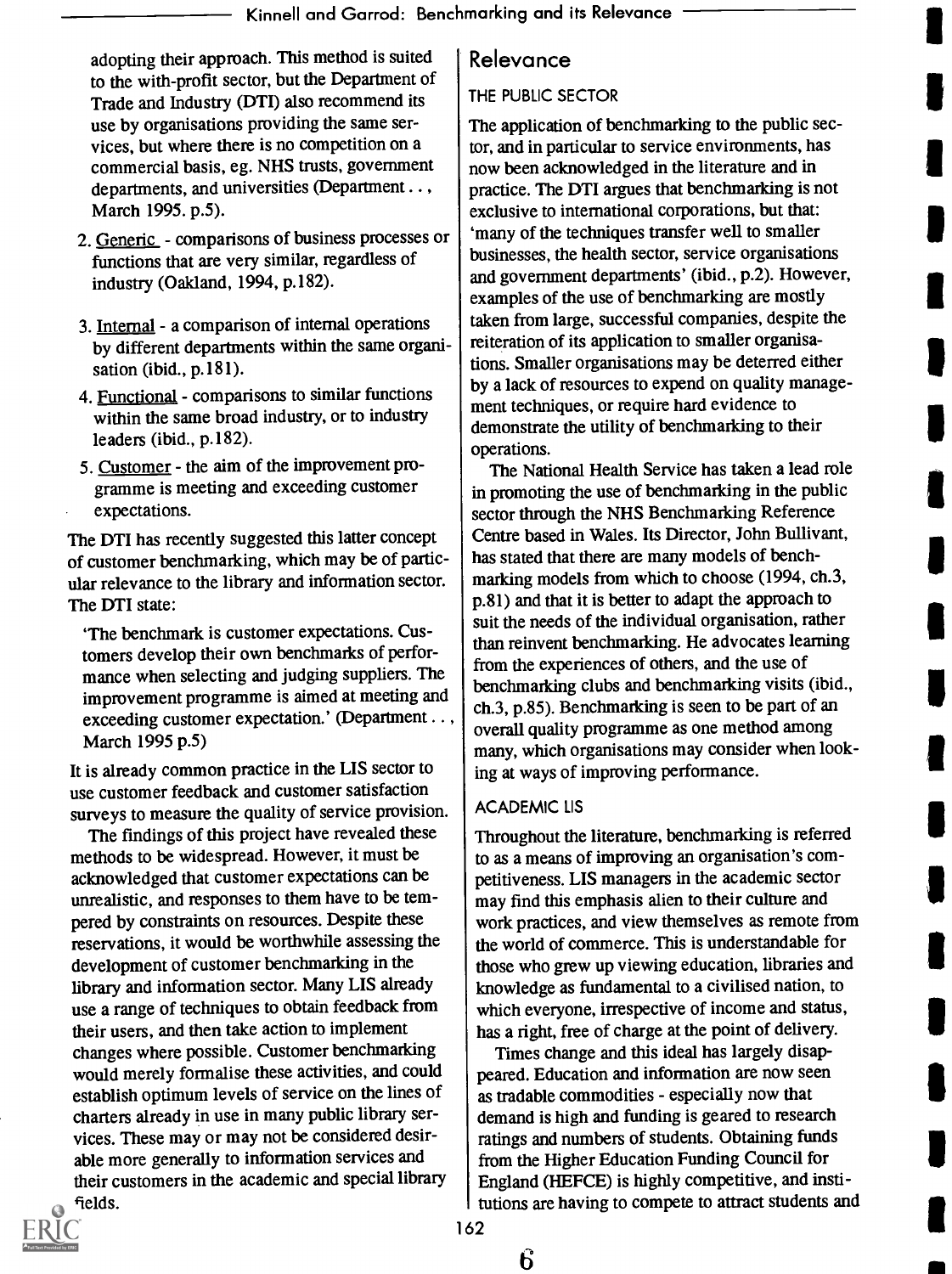resources. LIS have been identified as playing a fundamental role in the provision of quality education in two surveys discussed in the Follett Report (Joint  $\ldots$ , 1993 p.37). They may wish to improve existing services by focusing on internal processes, with the aim of identifying and eliminating nonvalue-adding procedures. These may have been in place for many years; often they entail unnecessary duplication of paper-based transactions to satisfy internal, departmental requirements. These processes have frequently 'always been done this way', but the original purpose for carrying out the procedure has long disappeared. Benchmarking offers a way of focusing on essential processes and eliminating unnecessary tasks, through comparison with other organisations. Benchmarking is essentially a learning experience. Participants reappraise their internal operations, so that all activities are firmly focused on the customer, and learn through an exchange of information with other organisations.

#### INDUSTRIAL / COMMERCIAL LIS

Benchmarking is of particular value to LIS in the industrial/commercial sector, as it builds on the success of others to improve performance. Benchmarking focuses on areas which are vital to the success of the organisation, and therefore has a positive impact on performance. This is critical if companies are to succeed in today's competitive marketplace. Fewer complaints and more satisfied customers can help establish a good reputation, and in the case of an LIS, it can raise its profile in the organisation. Those companies which value information as an essential resource will want to ensure that their information service is applying best practice.

# Project Outcomes and Dissemination of Findings

The findings for the project will be fully described and evaluated in a final report to BLRD&D. In the interim period there will be various publications, which are currently in process, or are anticipated:

#### SELECT BIBLIOGRAPHY OF QUALITY MANAGEMENT ITEMS

The first of these, a select bibliography, will soon be jointly published by FID and BLRD&D. This comprises around 200 annotated items under a range of quality related headings, and is aimed at busy library and information services managers interested in a compact guide to the literature. There is now such a wealth of literature on quality issues, that a

bibliography which selected from this vast pool seemed essential to support managers in their implementation of quality management techniques. Items included range from books on general management to journal articles in the information field.

#### FURTHER PROJECT DOCUMENTATION

A position paper is currently being drafted, which outlines the current status of quality management for all sectors. This also identifies networking opportunities for library and information managers interested in quality related issues. The final results of the project will be also be disseminated through journal articles and further conference presentations.

## Interim Project Findings to Date: the Questionnaire Survey

#### (i) AIMS AND OBJECTIVES

The aim of the questionnaire survey was to establish the levels of implementation of quality management programmes in the library and information sector, and to evaluate which techniques and methodologies were currently being used. The questionnaire instrument was designed to complement that of the Quality Management and Public Libraries study, in order to ensure comparability of data collection.

#### (ii) RESPONSE RATE

The overall response rate to the questionnaire survey, which was addressed to heads of LIS, was 56.5%. For the academic sector it was 73%, whilst for the commercial sector it was 30%, although 28 additional questionnaires were returned uncompleted from commercial organisations.

The comments appended to various sections of the questionnaire provided the most illuminating data on attitudes to quality issues and barriers to change. These were all extrapolated and recorded for reference and analysis.

#### (iii) FINDINGS

1. Written Policy on quality at organisational level The first question aimed to establish how many organisations had written policies on quality. In both sectors (academic and commercial), 33% of respondents stated that they did have a written policy at organisational level, whilst 53% had no written policy. The remainder was made up of organisations in process of preparing a written policy (12%) and those who failed to respond to the question. There was little variation between the two sectors. Almost 26% of commercial sector

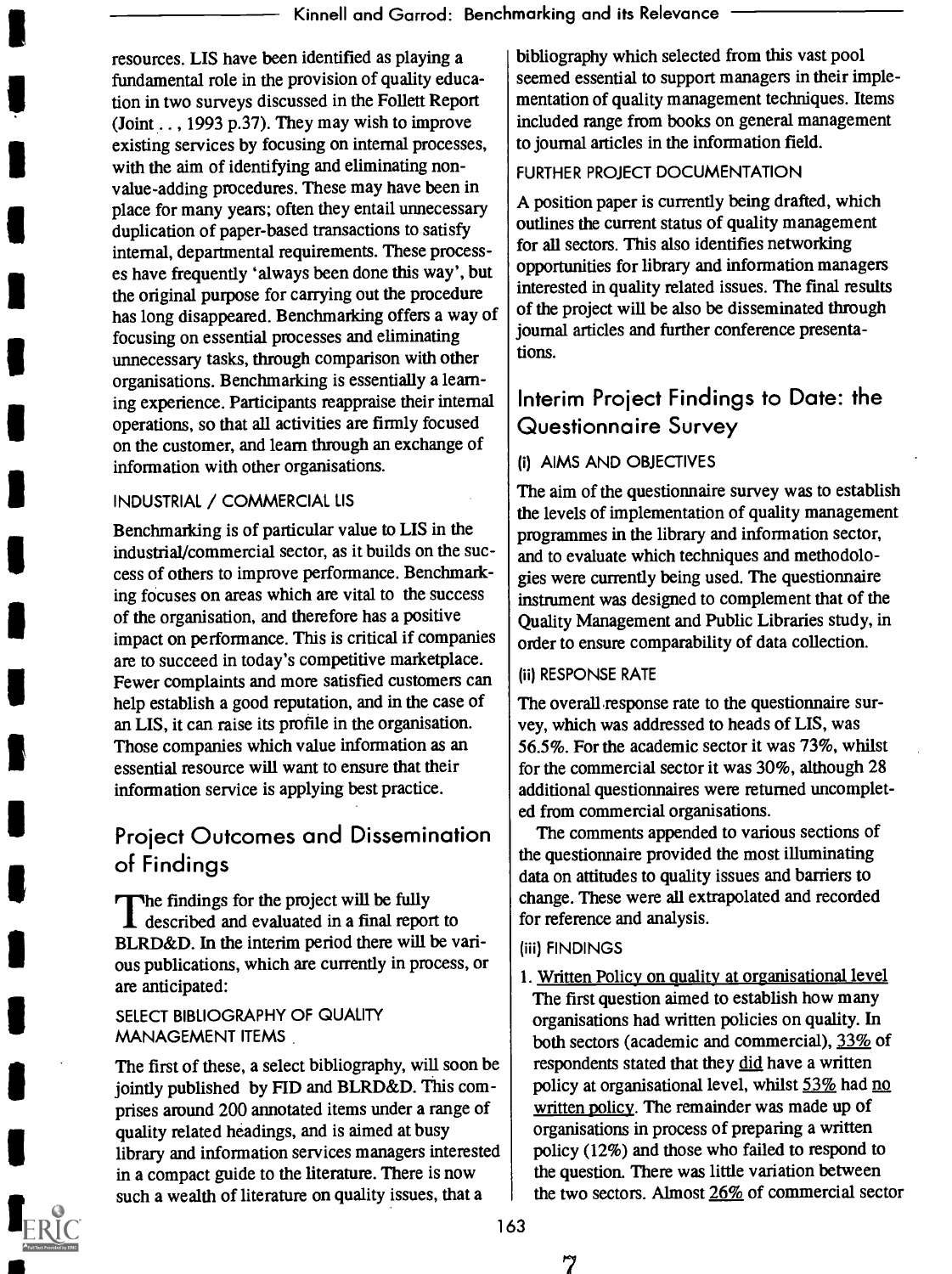respondents had a written policy on quality, and 46% had no policy. Eleven per cent claimed to have a written policy in preparation.

2. Written policy on quality at library and information services level

We then sought to establish whether a written policy on quality existed at library and information service level. Here, the level of those answering positively that LIS did have a written policy was 12% for both sectors combined. Those without a written policy totalled 74\%. In the commercial sector alone  $10\%$  had a written policy on quality, revealing that once again levels of implementation for both sectors were similar.

- 3. Formal Quality programme in place When asked if there was a formal quality programme in place only 14% answered in the affirmative, although a larger number - 19% - stated that a programme was being prepared.
- 4. Quality initiatives

We also asked managers if they were involved in a range of quality initiatives. These were: TQM; Quality Circles; BS 5750; Customer Contracts; The Learning Organization; Investors in People (I1P), or any other unspecified methods. Investors in People proved the most popular initiative with 19% of respondents claiming to use it. Total quality management had been implemented by 13% of respondents, and Customer Contracts by around 12.5% of respondents.

5. Management initiatives

Respondents were also asked whether specific management initiatives had been introduced into their LIS. They were presented with seven possible initiatives: Management by Function; Management Information Systems; Cost Centres; Flatter Management Structures, Performance Indicators; Staff Appraisal and Team Working. Staff Appraisal and Team Working proved to be the most commonly used approaches, at 61% and 53% respectively.

6. Training

Of equal importance is specific training in quality for staff at all levels. However, 72.5% of LIS had no training programmes in place. Only 18% of respondents had training in quality for middle managers and paraprofessionals; whilst 14% offered training at senior manager level.

7. Measurement and evaluation of performance Of particular relevance to this project was the use of benchmarking techniques. Benchmarking, along with usage statistics, performance indica-



tors, user feedback and cross-charging were offered as methods which might currently be used to measure and evaluate performance in library and information services. Just over  $7\%$  claimed to be benchmarking (19 LIS in the academic sector, and one future benchmarker in the commercial sector, where they planned to introduce benchmarking in 1996). User feedback was the most widely used measure at  $81\%$ , closely followed by usage statistics at almost  $79\%$ .

8. Methods of communicating policies to staff The responses to this question are significant, as effective communication is essential to the success of any organisation, especially if the organisation is embarking on a quality programme. Poor communications are frequently the cause of the failure of management initiatives. Respondents were asked which methods, from a list of nine, they used to communicate policies to LIS staff. Staff meetings were the most used method of communication (71% of respondents). 'On the job training' was the second most used method (54%), followed by appraisal schemes and managers `walking the floor', each used by 40% of respondents.

# Telephone interviews

number of follow-up telephone interviews has  $\Lambda$ been conducted to date to probe the findings further. These were divided equally between LIS in the commercial sector and the academic sector. They have provided insight into individual practice and cultures, and have served to highlight problems which hinder organisations trying to implement quality programmes.

#### THE ACADEMIC SECTOR: SIGNIFICANT FINDINGS

Institution A - Benchmarking was considered to be of relevance to the LIS sector by this interviewee. Informal benchmarking is carried out through analysis of the annual reports and reviews of other universities, and through contacts. Formalising procedures was viewed as a natural progression. A barrier to implementation was considered to be lack of time, and problems associated with the transition from old methods to new quality approaches. The latter problem required cultural change, which was deemed difficult as there were many long-serving members of staff (referred to as 'platform performers'), who were opposed to change, so that the institution could make little progress until these people retired or left. A new Vice-Chancellor was about to take up appointment, with the expectation that this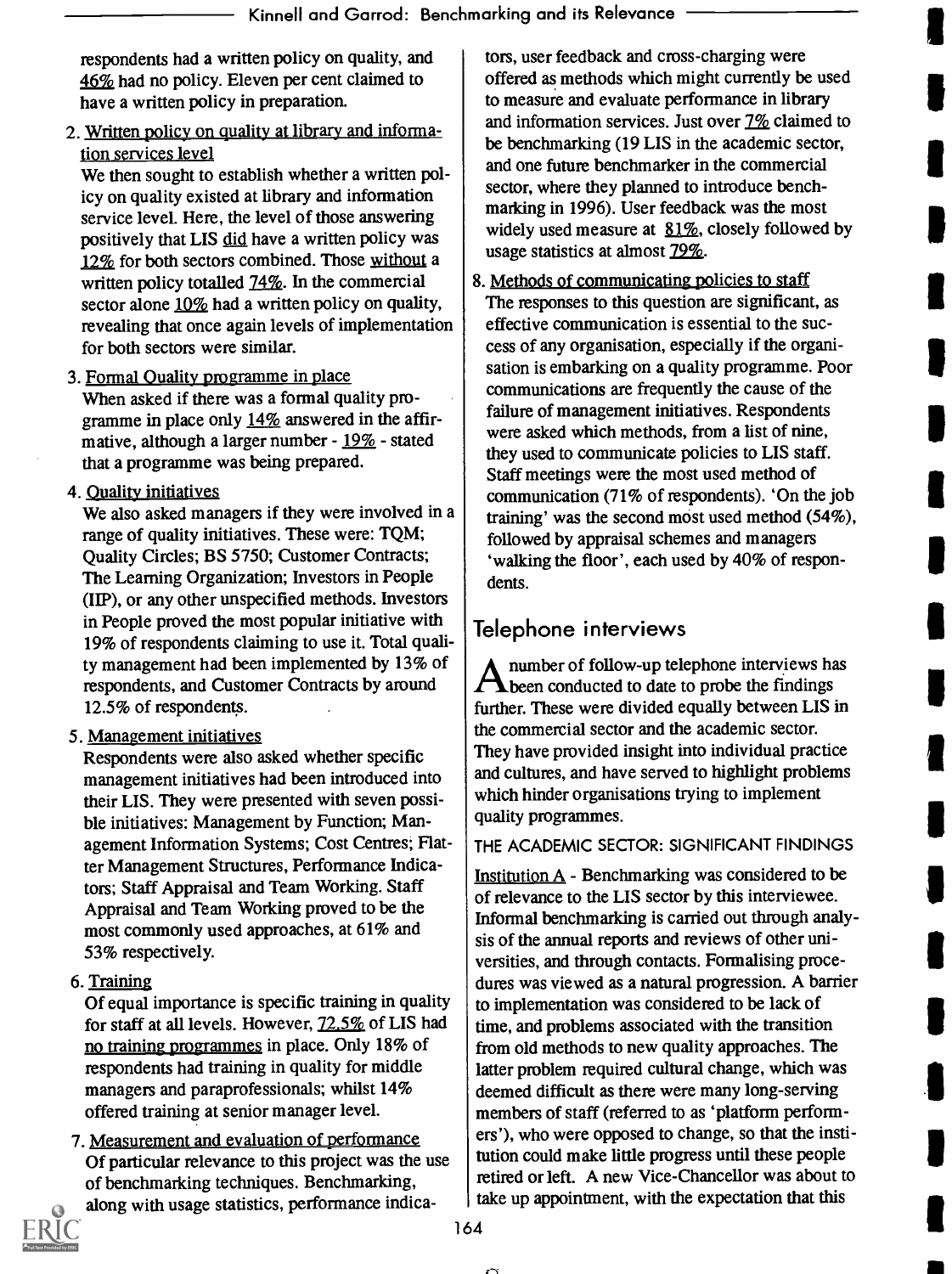would effect change. However, the LIS was viewed as being well-placed, with representation on all the `right' committees, and it had support from higher management.

Institution  $B$  - the interviewee at this institution also felt that benchmarking was relevant to the LIS, and expressed a keen interest in 'evaluating others'. Their current practice was to arrange visits and exchanges of staff with other institutions. The purpose of this is to gain knowledge of how a host organisation works. They had a formal twinning arrangement with a counterpart in the USA, and planned to exploit the expertise of the US institution in an area which was new to them. This institution had both a mission statement and a five-year strategic plan, and perceived themselves as being advanced in their use of performance indicators and user satisfaction surveys. The interviewee was very positive about looking outside of the LIS community for ideas. He stated that they had looked at the example of Marks and Spencer when deciding to close the library for an hour on one morning a week, in order to carry out staff training. Prior to this they had thought such actions were inappropriate, and would be opposed by users. He also expressed the view that the LIS sector was already very advanced, and that the progress which had been made, for example in the introduction of IT, had been underestimated.

Institution C - Benchmarking was judged, by the interviewee, to be relevant to the LIS sector with the proviso that the term meant 'finding best practice and then emulating and comparing with this'. If, on the other hand, benchmarking was closely tied to standards and prescriptive then it was judged to be of no relevance or use to the LIS sector. Performance indicators, the interviewee felt, had been effective in generating standards in the past. However, performance indicators needed to be tailored to local aims and objectives, so that similarities were highlighted. This would overcome the common reaction of the LIS profession - which was to claim their organisation was 'different', which precluded comparison.

#### THE COMMERCIAL SECTOR: SIGNIFICANT **FINDINGS**

There was found to be a diversity of cultures and practices in the sample organisations interviewed in the commercial sector. Most interviewees considered benchmarking to be relevant to the LIS sector. Some expressed reservations, for example that it ought to be relevant, but might not be practical, as



Organisation  $A$  - This organisation had both a written policy on quality and a formal quality programme, and had disbanded its corporate centralised library. The one remaining library professional had been given a new job title, which reflected her new `support' and 'secretarial' status. Holdings had been dispersed to individual departments, according to their relevance to the work of that department. Inhouse qualified librarians were no longer employed, and information requests were outsourced to information brokers.

Organisation B - The LIS in this organisation anticipated the doubling of the level of enquiries - currently around 10,000 a year - with only one new member of staff being appointed to help deal with the increase. They were acting as a pilot project for a Department of Trade and Industry (DTI) scheme, known as 'Technical Transfer Services'. This project involves extending the organisation's high profile enquiry service, with access to a collection of technical information resources, to non-members. The aim of this initiative is to provide small and medium-sized enterprises (SMEs) with information on those examples of best practice which would enable them to improve their services and products. The interviewee expressed concern regarding the impact this initiative could have on quality. The organisation's 'bottom line' was to view all nonmembers as potential members, a view with which the interviewee agreed. However, enquiries outside the expertise of the organisation were anticipated, which would require referral elsewhere. This could impact on the reputation of the information service, if referrals proved unsatisfactory. This LIS has well-documented, formalised procedures, for a range of services, as well as a quality manual. They have been involved in BS 5750 and Investors in People (IIP) initiatives. However, there is now a genuine concern for the quality and reputation of the service with the development of a new element in service delivery, which would fall outside the direct control of the information service.

Organisation  $C$  - The LIS in this organisation can be categorised as a 'special' library. Here the organisa-

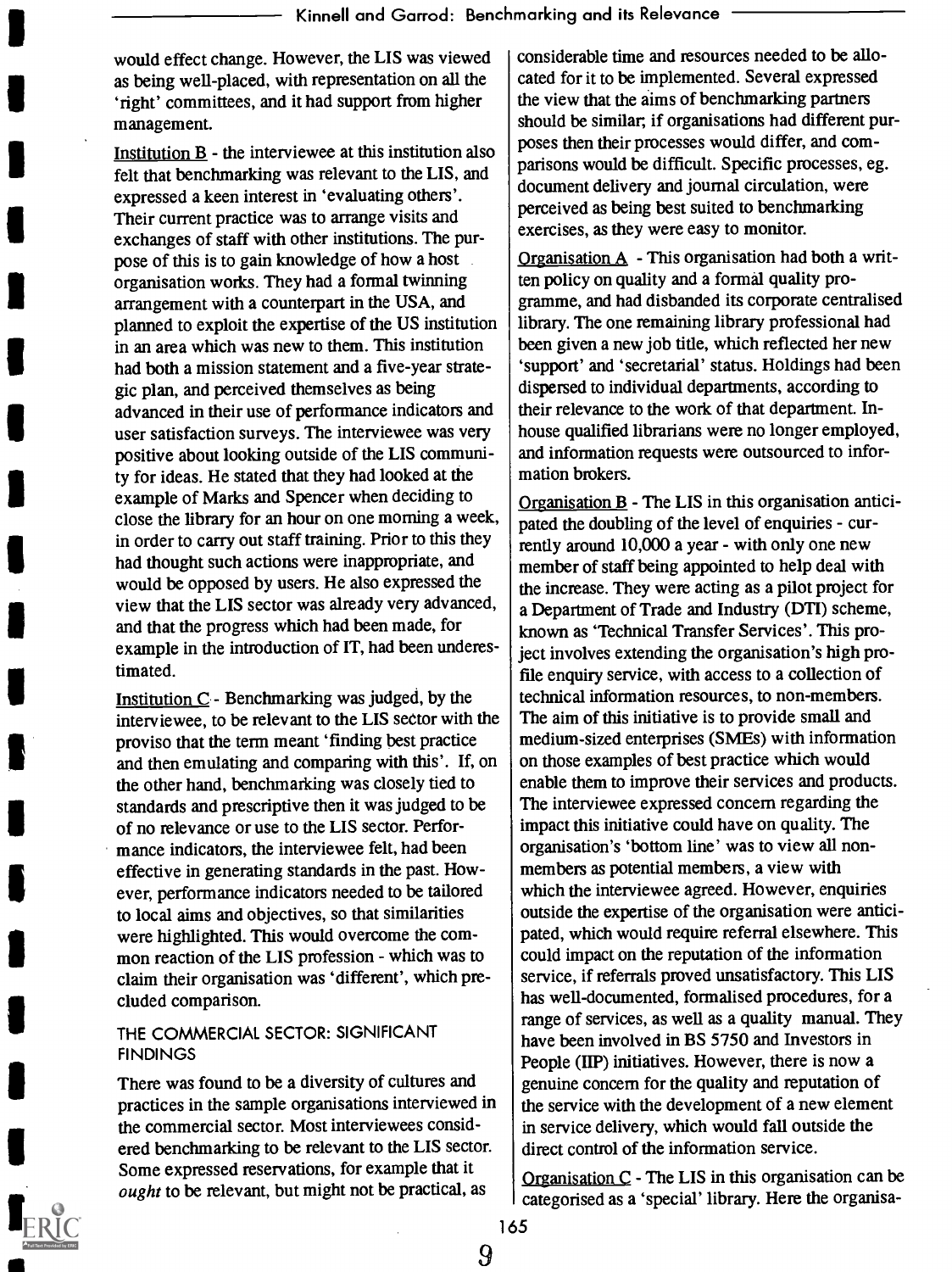tion was undergoing what was termed 'soft privatisation'. This involved plans to merge the organisation with a university. Original plans for market testing and service level agreements had been jettisoned, due to the uncertainty of the future of the unit. Redundancies were anticipated following the merger. The interviewee stressed that the organisation was driven by financial concerns alone; no consideration was given to customer satisfaction. He expressed the view that teleworking might be adopted to save costs; one worker was already working in France and communicating with the home-base by electronic mail. He also added that many organisations in the commercial sector were only planning six months ahead. It can be inferred that this is partly due to the recession, and to insecurity about the future. Libraries, he suggested, were commonly perceived to be too expensive to maintain, as well as taking up expensive space. They were therefore viewed as prime candidates for cost-cutting exercises.

Organisation D - An interviewee from this organisation mentioned the familiar 'what's in it for me' question, which is often posed by managers, when evaluating new management initiatives. She felt that benchmarking, and quality programmes in general, had to have some easily identifiable and quantifiable gain attached to them, in order to justify the time and resources which would need to be allocated to them.

#### Conclusions

#### (i) BENCHMARKING MODELS FOR THE LIBRARY AND INFORMATION SECTOR

The approach which has been adopted by the LIS taking part in the benchmarking exercise for this project is a bottom-up approach. Processes, which have been identified as critical to the success of the service, have been selected for measurement and comparison with other LIS - irrespective of sector. The two functions chosen are interlibrary loans and enquiry services. This approach is commensurate with the comments made by interviewees that processes which are easy to monitor and measure should be chosen for benchmarking exercises. The results of this part of the study have not yet been analysed. The data are now being collected and the `demonstrator' library and information services have yet to report on their experiences.

Customer benchmarking would also be worth evaluating for use by the information sector. Libraries already use customer feedback and user purveys to a large extent. It might, therefore, be feasible and cost-effective to set benchmarks based on this feedback, with the proviso that the benchmark be both realistic and attainable after improvements have been effected. Where user expectations were unreasonably high, adjustments would have to be made to the benchmark, and the reasons fully explained to users.

#### (ii) BENCHMARKING AND QUALITY MANAGEMENT

It is thought unlikely that benchmarking could be implemented by any LIS where there was no quality programme in place. Benchmarking is a 'quality' tool, and the aim of this project has been to evaluate it within the context of quality management.

Quality management has been judged to be beneficial to the library and information sector by many library and information managers, by academics and by managers in the commercial sector. However, no one `right' approach or model has yet been identified. LIS serve a variety of communities and organisations. Each has its own culture, problems, and resource limitations. A quality model which is in harmony with the needs of most LIS is required a considerable difficulty, given that LIS are so varied. It needs to be flexible and easily adapted to different sectors. It needs to focus on the human interfaces which are so vital to the success of most LIS. The self-assessment model, as developed by the British Quality Foundation (BQF) and the European Foundation for quality management, (EFQM) seems to be the most appropriate model at the present time (British . . , 1994 p.8). This focuses largely on the `people' element of organisations and thus seems well suited to the service environment, and to a variety of organisational settings. The BQF/EFQM model is shown in Appendix 14.

#### (iii) TRAINING

The importance of training cannot be overestimated. Managers need to be both informed and committed for a quality programme to be successful. They are then able to form teams, empower process owners, and motivate their staff. Front-line staff, in particular, need to be motivated and convinced of the value of quality methodologies. Training in customer care is as vital as knowledge of the information service. The image and reputation of the library is linked to the customer's first impressions, and it is front-line staff who constantly interact with the customer.

Training in quality tools and techniques is important for all levels of staff. They need to understand why certain procedures are in place, and the value of taking a broad view of the service as a whole.

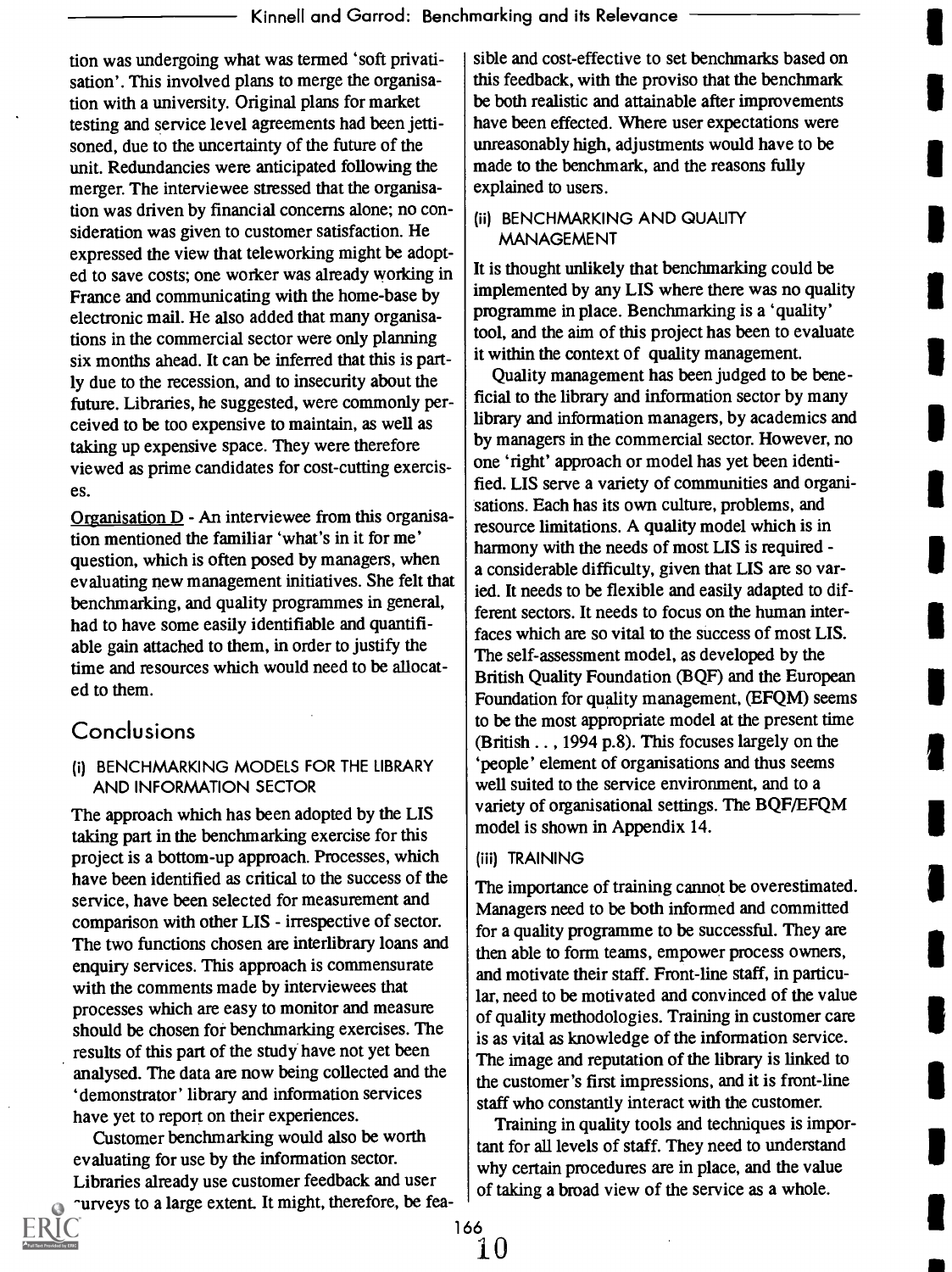Those who deal with one process day in and day out | tend to become isolated and lose contact with the overall workings of the unit. Quality management involves meetings, staff involvement, team work, and cross-functional co-operation. Above all, it requires excellent communications at all levels. By raising staff awareness of the impact of their contribution to the effectiveness of the service, they become more motivated and less isolated. The questionnaire highlighted these issues. LIS with quality programmes in place often listed the benefits of heightened staff awareness of their role and input to the organisation.

Whilst the project is yet to be completed, and the data from the demonstrator projects are not yet available for analysis, some tentative overall conclusions have been possible.

#### (iv) OVERALL CONCLUSIONS

- 1. Benchmarking can only be effective in those LIS which already have a commitment to quality management, and have begun to implement quality management practices.
- 2. Many LIS still have some way to go before quality management - as practised in the commercial sector - can be implemented. There appears to be little commitment to quality management evident amongst many of the managers surveyed.
- 3. However, there is, paradoxically one might argue, evidence of continuing interest in measurement and comparison, the key elements in benchmarking. Performance measurement and the use of informal comparisons, together with the continuing use of comparative measures by funders, have been growing in significance in recent years. The use of SCONUL and COPOL performance measures, and the emphasis on accountability - to users as well as funders - have been important in shifting the perceptions of LIS managers. There appears now to be the need for a further shift to encompass the more holistic approval of a quality management programme. This would enable LIS to support more fully the range of quality management techniques, particularly best practice and other forms of benchmarking.

#### References

- British Quality Foundation (1994) Towards organizational excellence. London: BQF
- Bullivant, J. (1994) Benchmarking for continuous improvement in the public sector. Harlow: Longman
- Camp, R. (1989) Benchmarking. The search for industry best practices that lead to superior performance. Milwaukee: ASQC Quality Press
- Coopers and Lybrand Survey of benchmarking in Europe 1994
- Coopers and Lybrand and the Confederation of British Industry (January 1993) Survey of benchmarking in the UK. Coopers and Lybrand/CBI
- Department of Trade and Industry (March 1995) Benchmarking the challenge. A practical guide to business improvement. London: DTI
- Ernst and Young and the American Quality Foundation (1993) Best practices report. An analysis of management practices that impact performance. New York: Ernst and Young. p.38
- Joint Funding Councils' Libraries Review Group: Report. (1993) The Follett Report. Bristol: Higher Education Funding Council for England
- Lawes, A. (1993) 'The benefits of quality management to the library and information services profession'. Special libraries 84(3) Summer. 142-146
- Mullen, J. (1993) 'Total quality management: A mindset and method to stimulate change'. Journal of library administration, 18(3-4) 91-108
- Oakland, J. (1994) Total quality management. Oxford: Butterworth-Heinemann
- Zairi, M. and Hutton, R. (1995) 'Benchmarking: a process-driven tool for quality improvement'. The TQM magazine, 7(3) p.35

## Appendices

Content of OHPs used at the Conference presentation.

#### Appendix 1

### **Methodology**

- Surveys: questionnaire

telephone interviews

- Literature searching
- Demonstrator projects

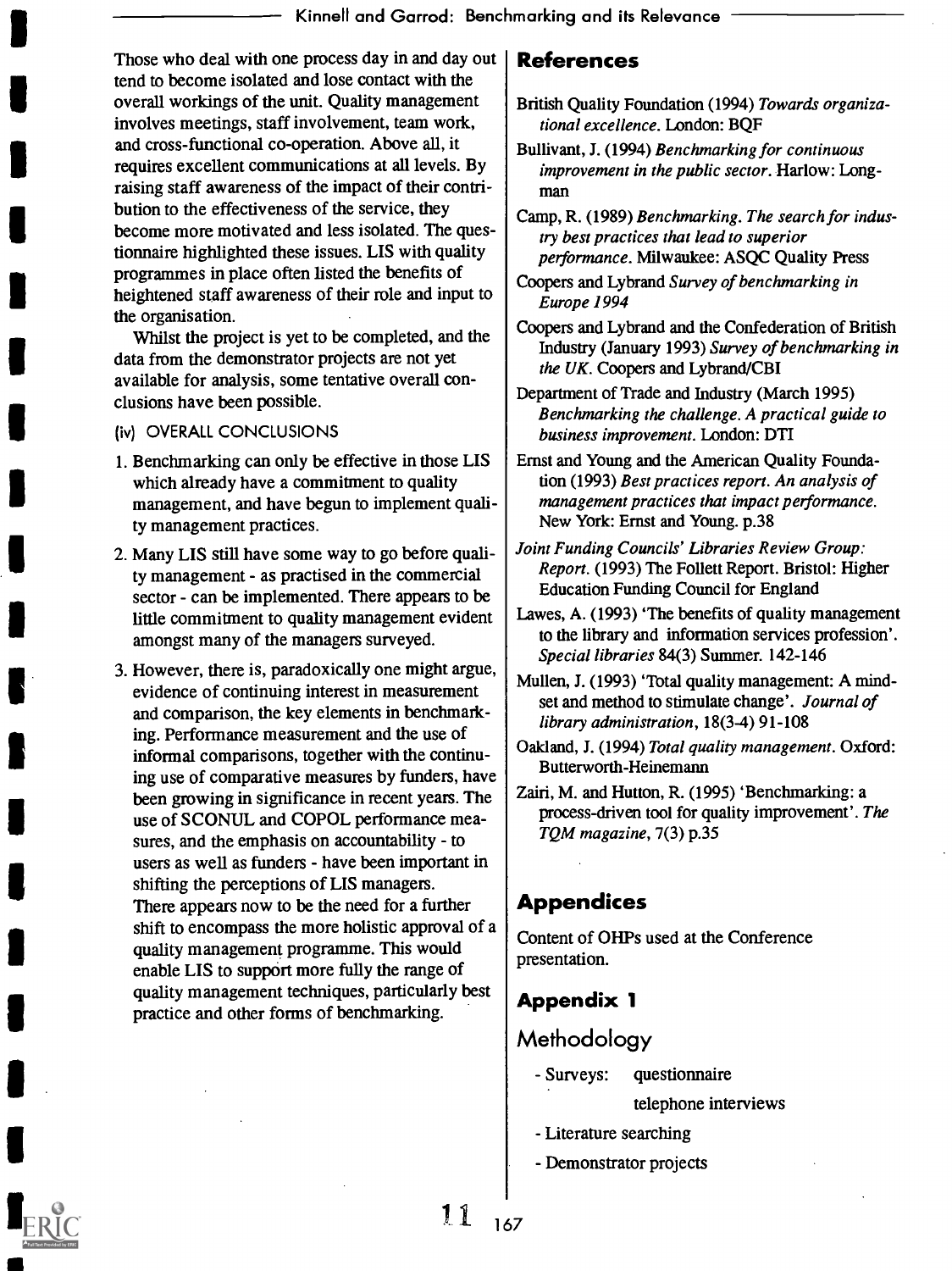# Appendix 2

## **Definitions**

- Measurement
- Comparison

# Appendix 3

# Checklist of Procedures

- Identify process
- Document / map sub-processes
- Measure critical success factors
- Analyse results
- Choose benchmarking partners
- Identify 'best practice'

# Appendix 4

# Types of Benchmarking

| - Competitive | competitor to competitor compar-<br>isons for product/function of<br>interest |  |
|---------------|-------------------------------------------------------------------------------|--|
| - Generic     | similar business processes and<br>functions regardless of industry            |  |
| - Internal    | internal operations of different<br>departments within same<br>organisation   |  |
| - Functional  | similar functions in same broad<br>industry/industry leaders                  |  |

(Oakland, J. Total quality management (1994) Oxford: Butterworth-Heinemann. 181-182)

- Customer the benchmark is customer expectations

(Department of Trade & Industry (March 1995) Benchmarking the challenge. A practical guide to business improvement. p.5)

# Appendix 5

## Relevance

- Public sector
- Academic sector
- Commercial / Industrial sector

# Appendix 6

Question: Does your organisation have a written policy on quality?

Written Policy on Quality at Organisational Level



# Appendix 7

Question: Does your organisation have a written policy on quality?

Written Policy on Quality at Library and Information Services Level



# Appendix 8

Question: Do you hove a formal quality programme in place?

## Formal Quality Programme in Place



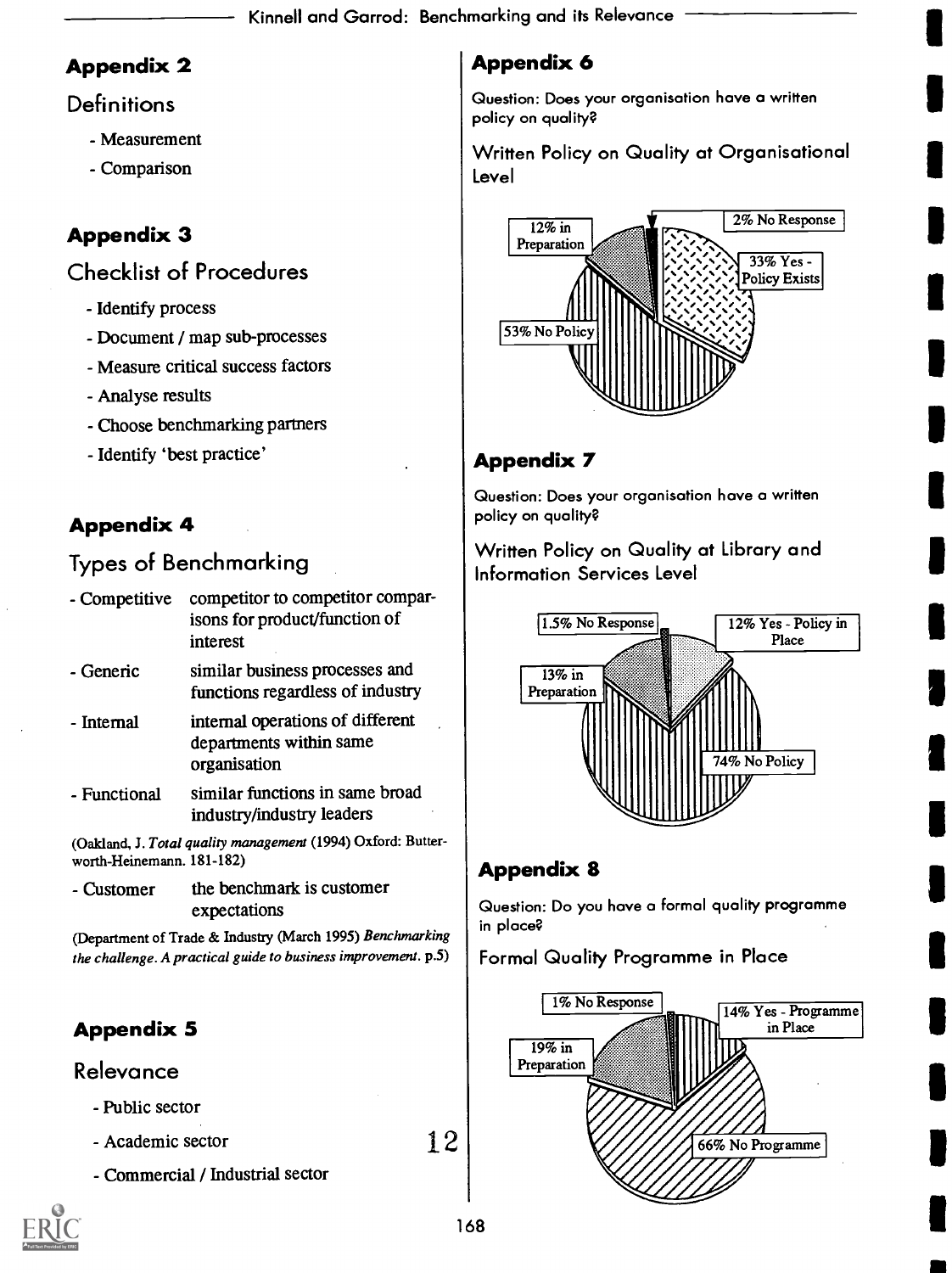#### **Appendix 9**

Quality Initiatives used in Academic and Commercial Library and Informatior



# Appendix 10

Question: Has your library and information service implemented any of the following?

Management Initiatives

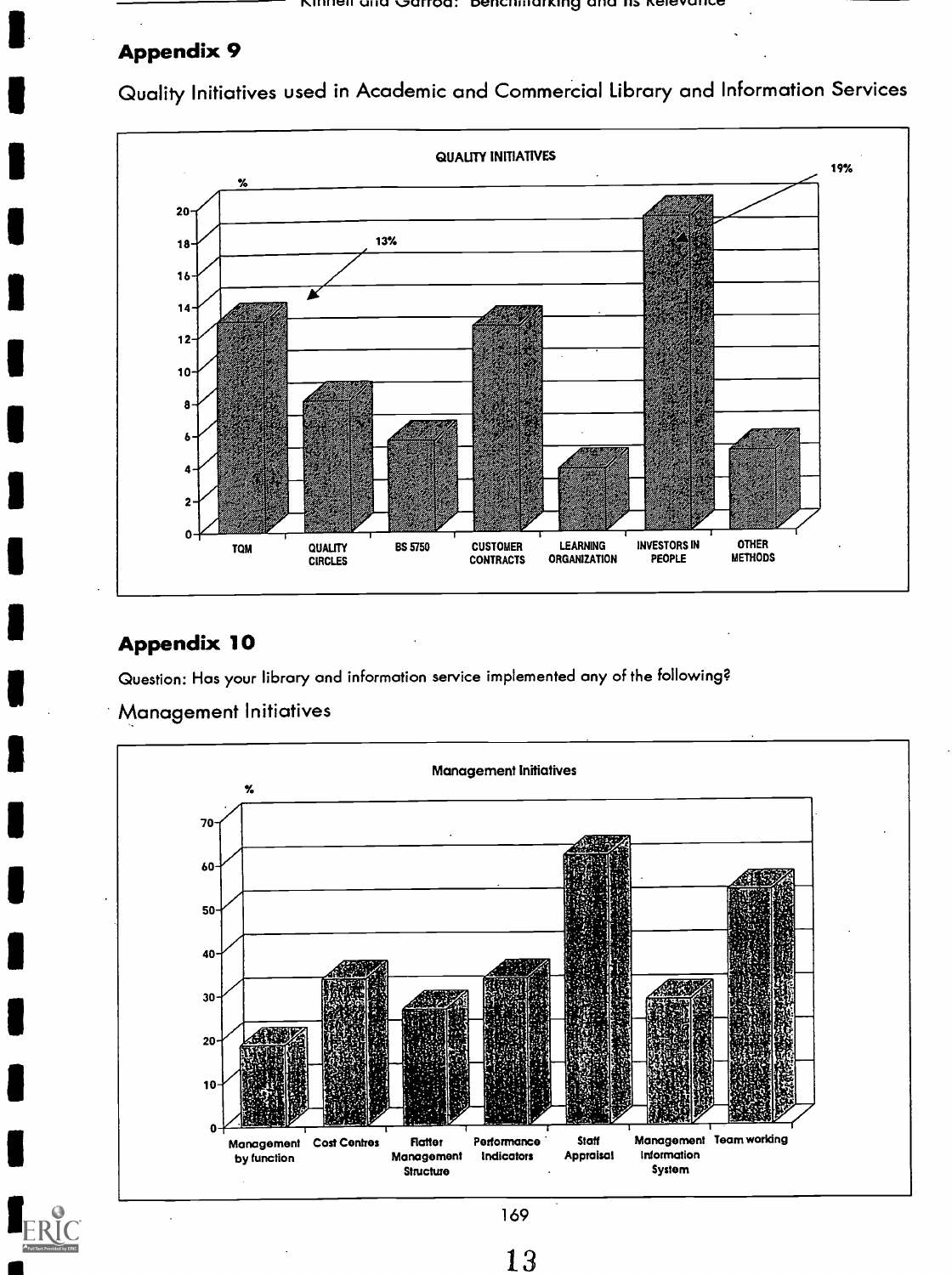$\blacksquare$ 

 $\blacksquare$ 

 $\blacksquare$ 

 $\blacksquare$ 

 $\blacksquare$ 

 $\blacksquare$ 

1

## Appendix 11

Question: Are there training programmes in quality for staff?

#### Staff Training in Quality



## Appendix 12

Question: Which of the following methods does your LIS use to measure and/or evaluate performance?





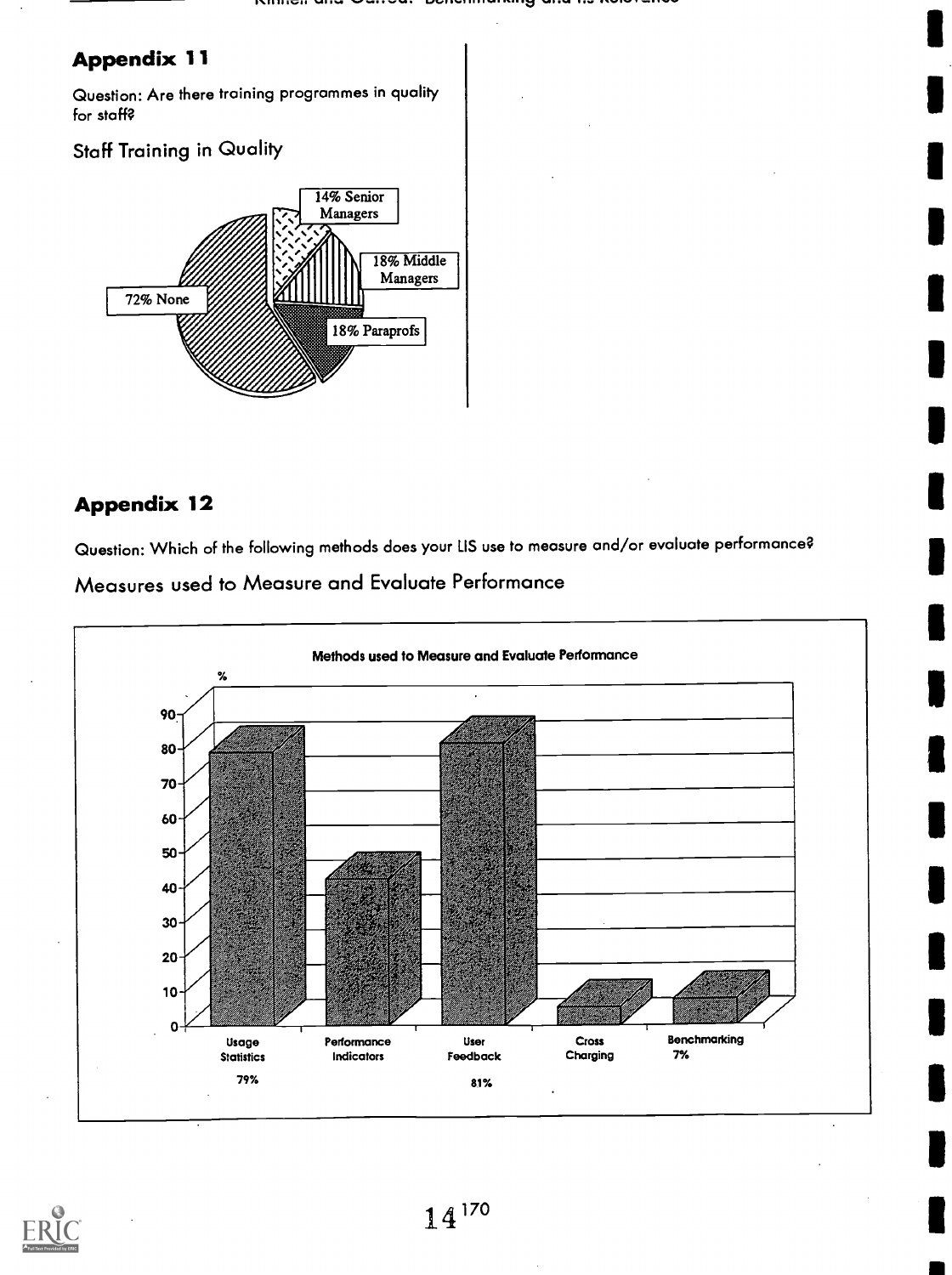| Kinnell and Garrod: Benchmarking and its Relevance —— |  |  |  |
|-------------------------------------------------------|--|--|--|
|-------------------------------------------------------|--|--|--|

## Appendix 13

# Communication - How Policies are Communicated to LIS Staff

| - Staff Meetings                    | 71%   | B<br>$S_{0}$ |
|-------------------------------------|-------|--------------|
| - On Job Training                   | 54%   |              |
| - Appraisal Scheme                  | 40.5% | F            |
| - Managers -<br>'Walking the floor' | 40%   | B<br>C       |
| - Training Courses                  | 37.5% |              |
| - Mission Statement                 | 35.5% |              |
| - Team Briefings                    | 30.5% | F            |
| - Bulletins / Newsletters           | 30%   | ĸ            |
| - Quality Groups                    | 9%    | П            |

## Appendix 15

Future Publication

Quality Management Issues: a Select Bibliography for Library and Information Services Managers

FID Occasional Paper 10 British Library R&D Report 6220

Compiled by Penny Garrod Margaret Kinnell Evans

FID: The Hague 1995 ISBN 92 66 00 7102 [Not yet published]

## Appendix 14

# UK / European Model for Total Quality



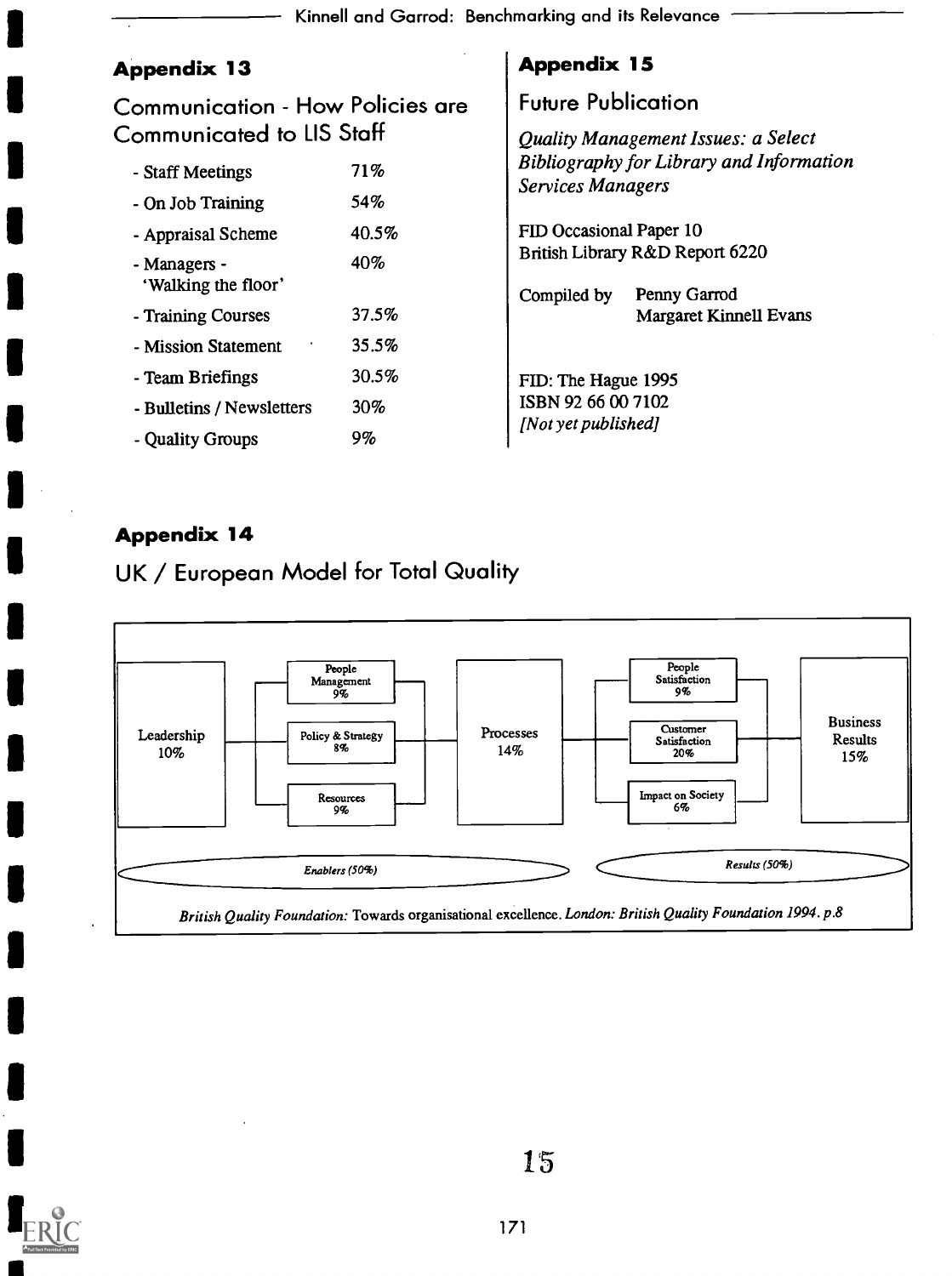

U.S. Department of Education



Office of Educational Research and Improvement (OERI) **Educational Resources Information Center (ERIC)** 

# REPRODUCTION RELEASE

(Specific Document)

#### I. DOCUMENT IDENTIFICATION:

| Title:            | Benchmarking and its relevance to the Library and Information sector |                          |
|-------------------|----------------------------------------------------------------------|--------------------------|
|                   | <b>Author(s):</b> Professor Margaret Kinnell Evans                   |                          |
| Corporate Source: |                                                                      | <b>Publication Date:</b> |

#### II. REPRODUCTION RELEASE:

In order to disseminate as widely as possible timely and significant materials of interest to the educational community, documents announced in the monthly abstract journal of the ERIC system, Resources in Education (RIE), are usually made available to users in microfiche, reproduced paper copy, and electronic/optical media, and sold through the ERIC Document Reproduction Service (EDRS) or other ERIC vendors. Credit is given to the source of each document, and, if reproduction release is granted, one of the following notices is affixed to the document.

If permission is granted to reproduce and disseminate the identified document, please CHECK ONE of the following two options and sign at the bottom of the page.



Documents will be processed as indicated provided reproduction quality permits. If permission to reproduce is granted, but neither box is checked, documents will be processed at Level 1.

| Signature:                                                         | Printed Name/Position/Title:      |                                                                                                                                                                                                                                                                                                                                                                                                                                                                                                                                                                                                             |
|--------------------------------------------------------------------|-----------------------------------|-------------------------------------------------------------------------------------------------------------------------------------------------------------------------------------------------------------------------------------------------------------------------------------------------------------------------------------------------------------------------------------------------------------------------------------------------------------------------------------------------------------------------------------------------------------------------------------------------------------|
| the Crganization/Address.                                          | Telephone:                        | FAX:                                                                                                                                                                                                                                                                                                                                                                                                                                                                                                                                                                                                        |
| Dept of Information and Library Studies<br>Loughborough University | $+44(0)509$ 223050                | 44(0)509 223053<br>: Date:<br>12.8.96                                                                                                                                                                                                                                                                                                                                                                                                                                                                                                                                                                       |
|                                                                    | Loughborough Leics LE11 3TU<br>UK | "I hereby grant to the Educational Resources Information Center (ERIC) nonexclusive permission to reproduce and disseminate<br>this document as indicated above. Reproduction from the ERIC microfiche or electronic/optical media by persons other than<br>ERIC employees and its system contractors requires permission from the copyright holder. Exception is made for non-profit<br>reproduction by libraries and other service agencies to satisfy information needs of educators in response to discrete inquiries."<br>Prof M Kinnell Evans, Head of Dept<br>E-Mail Address:<br>m.evans@1boro.ac.uk |